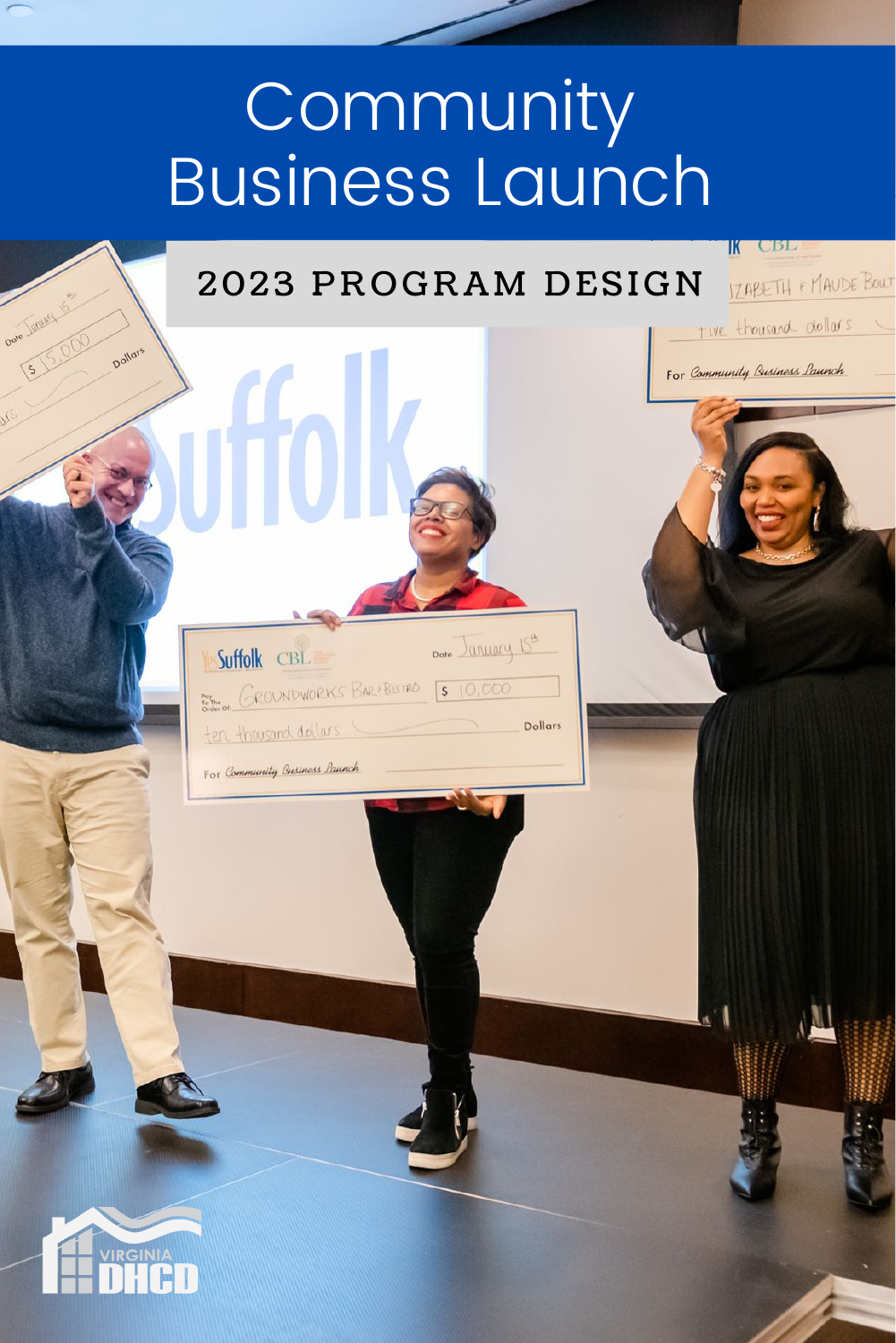Department of Housing and Community Development 600 East Main St, Suite 300 Richmond, VA 23219 804-371-7000

Applications Accepted on CAMS Starting: February 1, 2022 Last Day Applications Accepted on CAMS: April 28, 2022 CBL Projects Must be Complete by September 30, 2023

#### **Contents**

| Introduction                                             | 3              |  |
|----------------------------------------------------------|----------------|--|
| Available Funds                                          | 3              |  |
| Requirements                                             | 3              |  |
| Uses of Fund                                             | 4              |  |
| <b>Required Grantee Matching</b>                         | 4              |  |
| Inventory of Vacant Storefronts                          | 4              |  |
| <b>Prizewinning Business Requirements</b>                | 5              |  |
| <b>Business Plan Competition Guidelines</b>              | 5              |  |
| Market Analysis and Outreach                             | 5              |  |
| <b>Business Planning Training</b>                        | 5              |  |
| <b>Pitch Competition</b>                                 | 6              |  |
| <b>Recommended Matching</b>                              | 6              |  |
| Retention and Repetition                                 | 6              |  |
| <b>Application Requirements</b>                          | 6              |  |
| Outcomes                                                 | $\overline{7}$ |  |
| Funds access                                             | 7              |  |
| <b>Audit Requirements</b>                                | 7              |  |
| Appendix A: Property Description Sheet                   | 9              |  |
| Appendix B: Market Characteristic Worksheet              |                |  |
| Appendix C: Pitch Night Prize Package Resource Worksheet |                |  |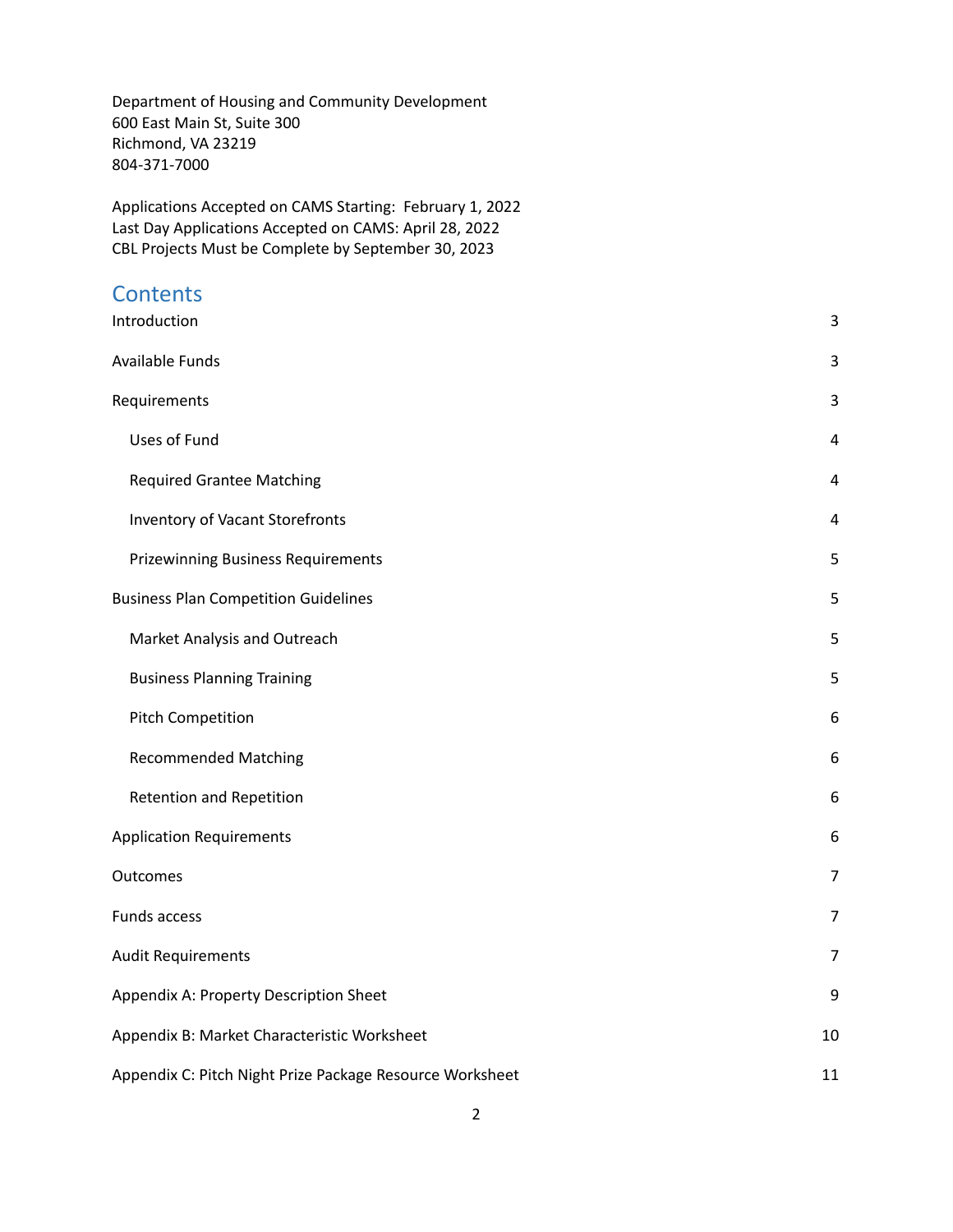#### **Introduction**

The Community Business Launch (CBL) is a place-based entrepreneurial development strategy that fills a critical need or gap in the community's market by filling a concentration of vacant storefronts or available properties with expansion or start-up ventures. Local CBL programs train entrepreneurs, creatives, and small business owners about business planning practices. This training culminates in a group of finalists pitching their ideas to a panel of judges, with winners receiving grant funding and support services from the community to kick-start their new venture.

While only a limited number of entrepreneurs may win the business competitions, the CBL gives rise to many budding entrepreneurs that have been prepared through the CBL grant to create or expand successful businesses.

A CBL program generates excitement while educating the community on business opportunities for local people. A CBL grant from DHCD leverages other financial and in-kind resources to prepare multiple entrepreneurs to operate successful businesses, whether they win or lose the pitch competition. Additionally, many CBL grantees replicate the CBL strategy repeatedly without DHCD resources to amplify job and business creation. When preceded by thorough market analysis and relentless outreach, then followed by ongoing business retention efforts, a CBL program is a key building block in a coordinated, comprehensive, and sustainable entrepreneurial eco-system of community-based entrepreneurs and small businesses at all stages of life.

#### **Available Funds**

The projected funding for FY23 is \$180,000. The Virginia Department of Housing and Community Development will administer these funds under the Community Business Launch (CBL) Program. The maximum CBL award for FY23 will be \$90,000 per community/applicant depending on matching funds from the applicant. A community/applicant may apply for less.

DHCD may award funding to entities to implement their small business development strategy, to provide small business training, to conduct a business plan competition, and to provide mentorship and/or business retention services to graduates of the program regardless of their status as pitch winners.

#### **Requirements**

The following entities are eligible to apply for FY23 CBL:

- local governments,
- non-profit economic development organizations,
- Main Street Associations,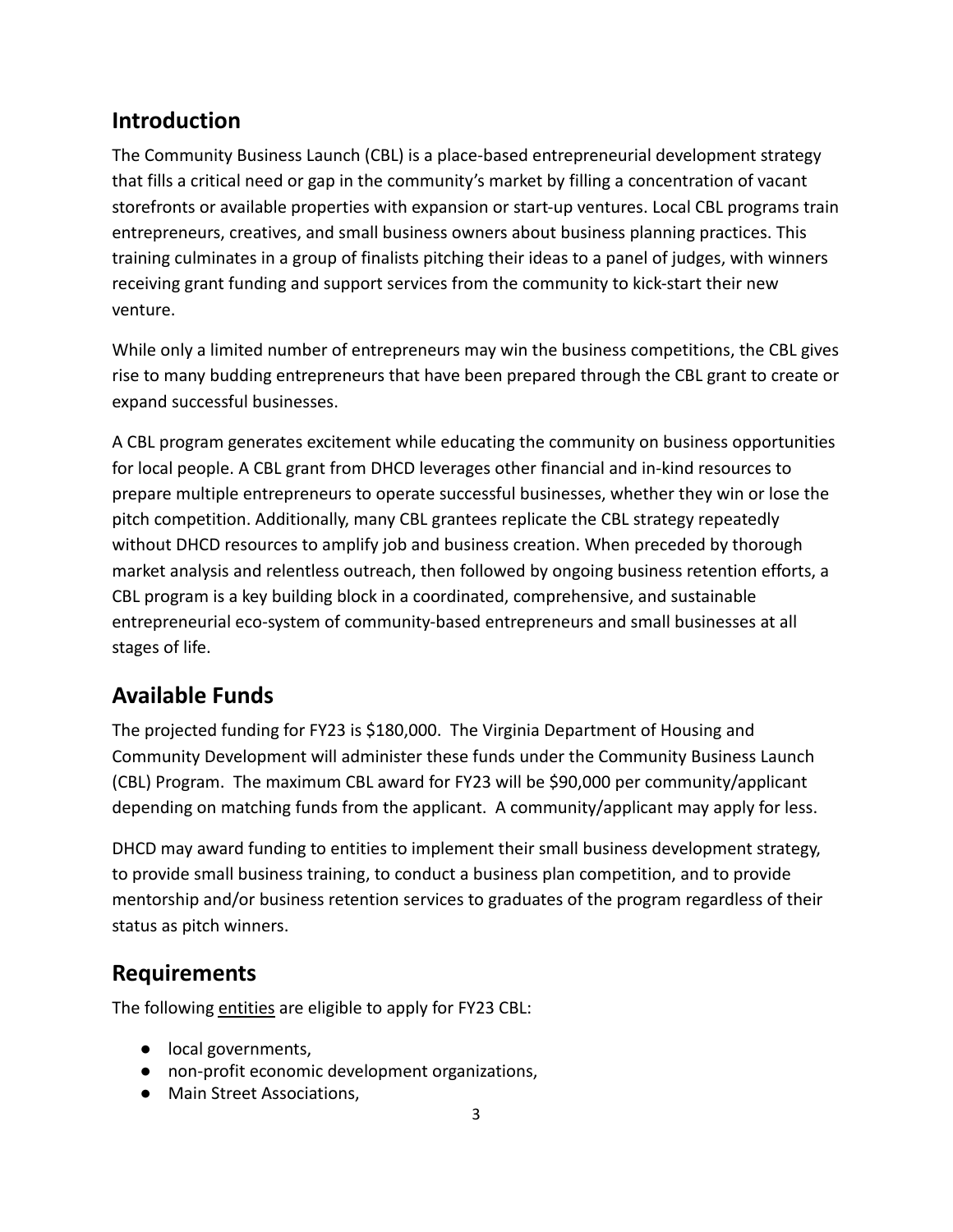- regional economic development groups, and
- chambers of commerce

#### *Uses of Funds*

Grant money for CBL programming may be used for:

- 1. Administration: the coordination of all program details and calculated wages associated with such work. Pay stubs or documentation of hours worked must be submitted with reimbursement requests.
- 2. Marketing and outreach: Communicating market analysis results, business type priorities, and recruiting entrepreneurs utilizing videos, newspaper ads, social media campaigns/boosts, website landing pages, direct in-person outreach, and/or any printed materials used to promote the program.
- 3. Knowledge Sharing: includes the facilitation/facilitators of business classes, educational materials, and mentorship/business retention aftercare for class participants. Fees for training and mentorship programs would be included in the training category. No more than 30% of CBL funding may be used for this category.
- 4. Business Awards: At least 50% of the total CBL grant must go to business competition winners in the form of cash prizes. Prize funds for the winners of the competition may be used for: working/operating capital, rent/real estate, equipment, inventory, property improvements, wages for new employees, and marketing.

#### *Required Grantee Matching*

FY23 CBL applicants must match DHCD funds as follows:

- Applicants seeking up to and including \$45,000 must match with at least 25% (\$11,250) in cash and/or in-kind support. At least \$10,000 of this match must be in cash. All of the cash match must go toward prizes for the pitch competition.

- Applicants seeking between \$45,0001 and \$65,000, inclusive, must match with at least 50% (\$22,500-\$32,500) in cash and/or in-kind support. At least \$20,000 of this match must be in cash. All of the cash match must go toward prizes for the pitch competition.

- Applicants seeking between \$65,0001 and \$90,000, inclusive, must match with at least 100% in cash and/or in-kind support. At least \$30,000 of this match must be in cash. All of the cash match must go toward prizes for the pitch competition.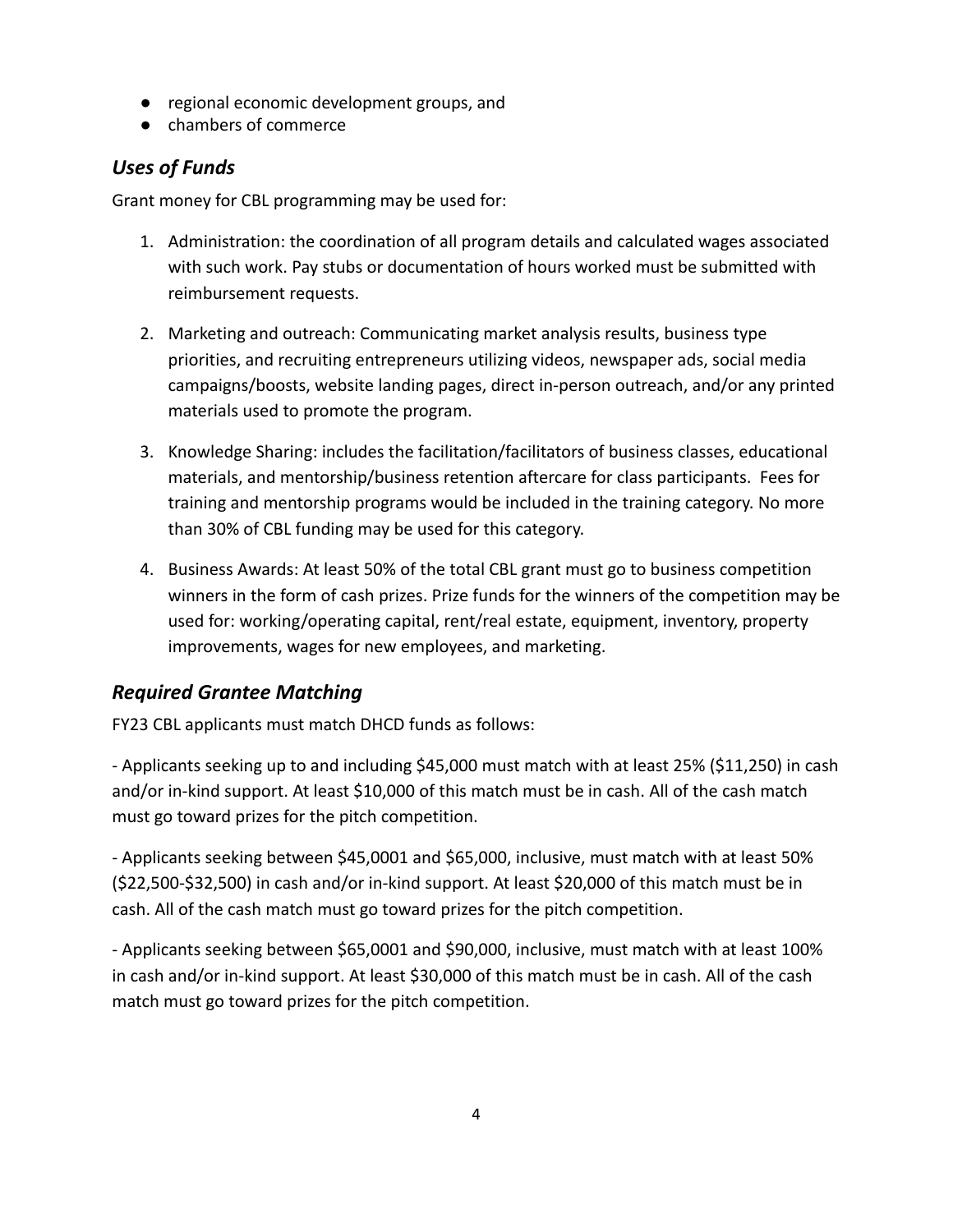#### *Inventory of Available Properties and Vacant Storefronts*

Applicants will be required to identify a designated area, and provide a map with a critical mass of available properties and/or clustered vacant storefronts with owners willing to participate in the program.

Applicants should contact property owners in order to prepare property description sheets with properties prioritized on the available property inventory and map. See Appendix.

Examples of designated areas include, but are not limited to, urban neighborhood commercial districts, historic downtowns, vacant shopping centers, and commercial corridors. Available properties should ideally be connected by unifying streetscaping and public amenities as much as possible. Examples of unifying streetscaping and amenities include, but are not limited to: sidewalks, street lights, street furniture, and crosswalks.

#### *Prizewinning Business Requirements*

Businesses must be ready to locate inside the designated area if they participate in the pitch competition. Businesses must open/expand in the designated area to be eligible for funding. In addition, it is the intent of CBL to generate business activity and tax revenue for the applicant locality, therefore non-profits will be ineligible for award funding.

#### **Business Plan Competition Guidelines**

#### *Market Analysis and Outreach*

Building a pipeline of potential business owners is the first step to getting the CBL program moving. Applicants/grantees are strongly encouraged to begin the CBL program with a market analysis of potential businesses that the local community can and would support in the target area. With this information in hand, a locally-based CBL program staff member can begin to recruit local people who are already actively making, selling, and moving in those types of businesses.

Marketing the program widely establishes a strong foundation for successful CBL programs. Direct outreach is also a key component to this phase. There is no single profile or background for a successful entrepreneur. A CBL entrepreneur recruiter should be someone who can easily talk to anybody and open doors for a wide range of people in the community, including people who have not been asked to be part of the business community before.

#### *Knowledge Sharing*

CBL grantees host a six- to eight-week small business course of classes that include the following four business plan components: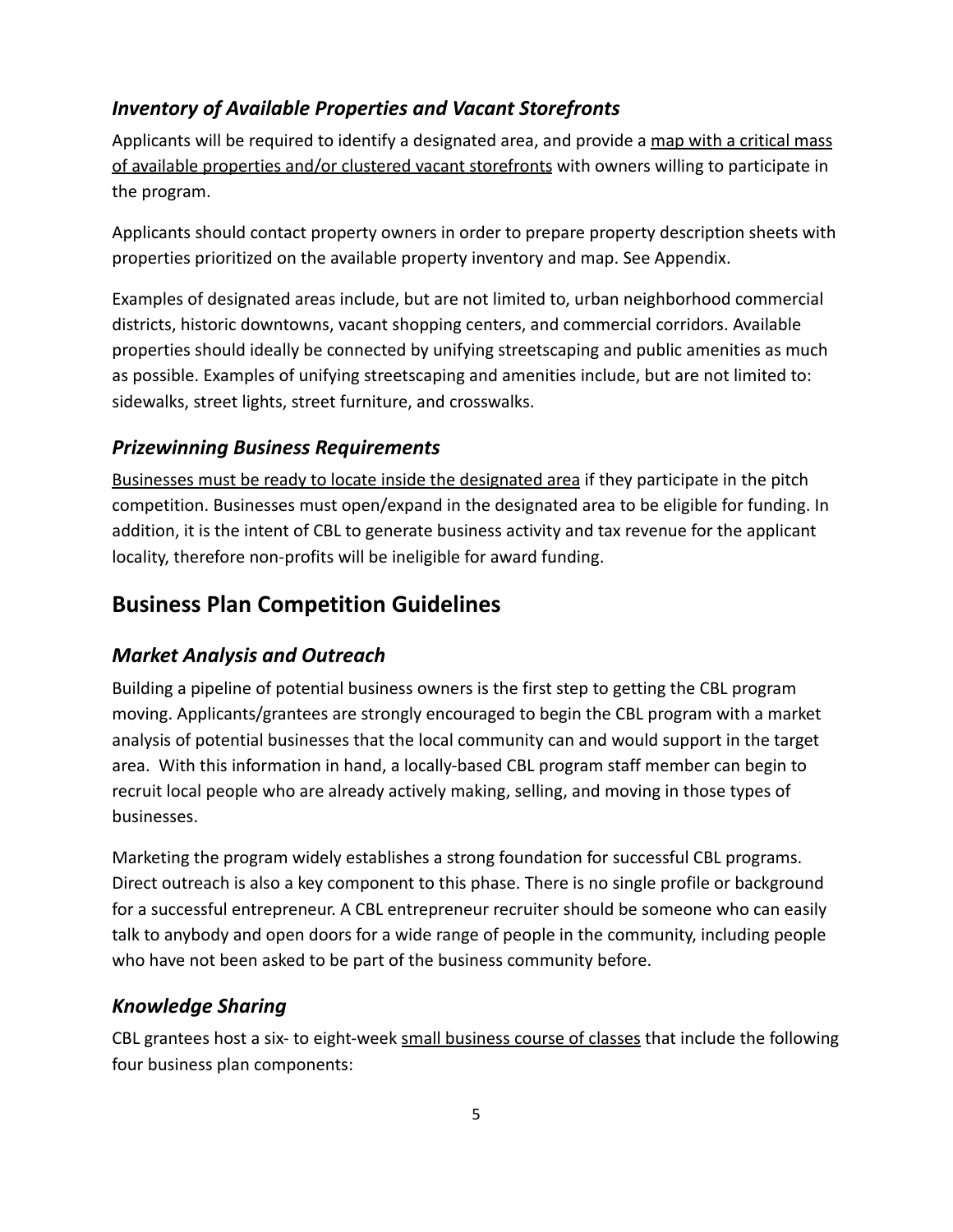- A. Description of business/Legal structure
- B. Marketing
- C. Operations
- D. Financials

The classes and competition must be open to anyone interested in learning how to open or expand a business and must be free of charge. Applicants are encouraged to allow participation from entrepreneurs who may not intend to compete for funding.

In addition to classes, communities with successful CBL outcomes also offer long-term mentoring and business counseling to class participants for at least another year after the pitch night. Business start-ups often encounter unexpected difficulties during their early years. Experienced business counselors can help guide new business owners through common pitfalls and keep them on track to meet their goals.

#### *Pitch Competition*

Business plan workshops should culminate in a business pitch competition with a panel of judges and prizes for the winning business idea(s). Prizes must include DHCD grant funds in addition to local partner matching resources such as cash funds, in-kind services, and/or rent allowances. As much as possible, judges should be transparent in their evaluations and decision-making and offer follow-up resources for non-winners to pursue in order to keep their ideas moving forward.

#### *Recommended Matching*

In addition to cash prizes, DHCD recommends that communities use the CBL program to identify in-kind support such as professional services, business group memberships, trade discounts, and build out budgets for their retail space. Both class participants and prizewinners should meet local business leaders, especially those with linkages to the business ideas in the classroom.

#### *Retention and Repetition*

After the pitch competition is over, many CBL recipients provide ongoing business support to retain and grow the businesses that take root during the CBL process. As the overall business community starts to see results, CBL grantees often repeat the CBL cycle again (and again) with other funding sources. Applicants that think long-term about business retention activities and funding sources for subsequent cycles after DHCD exits the program typically see the most durable and impactful results.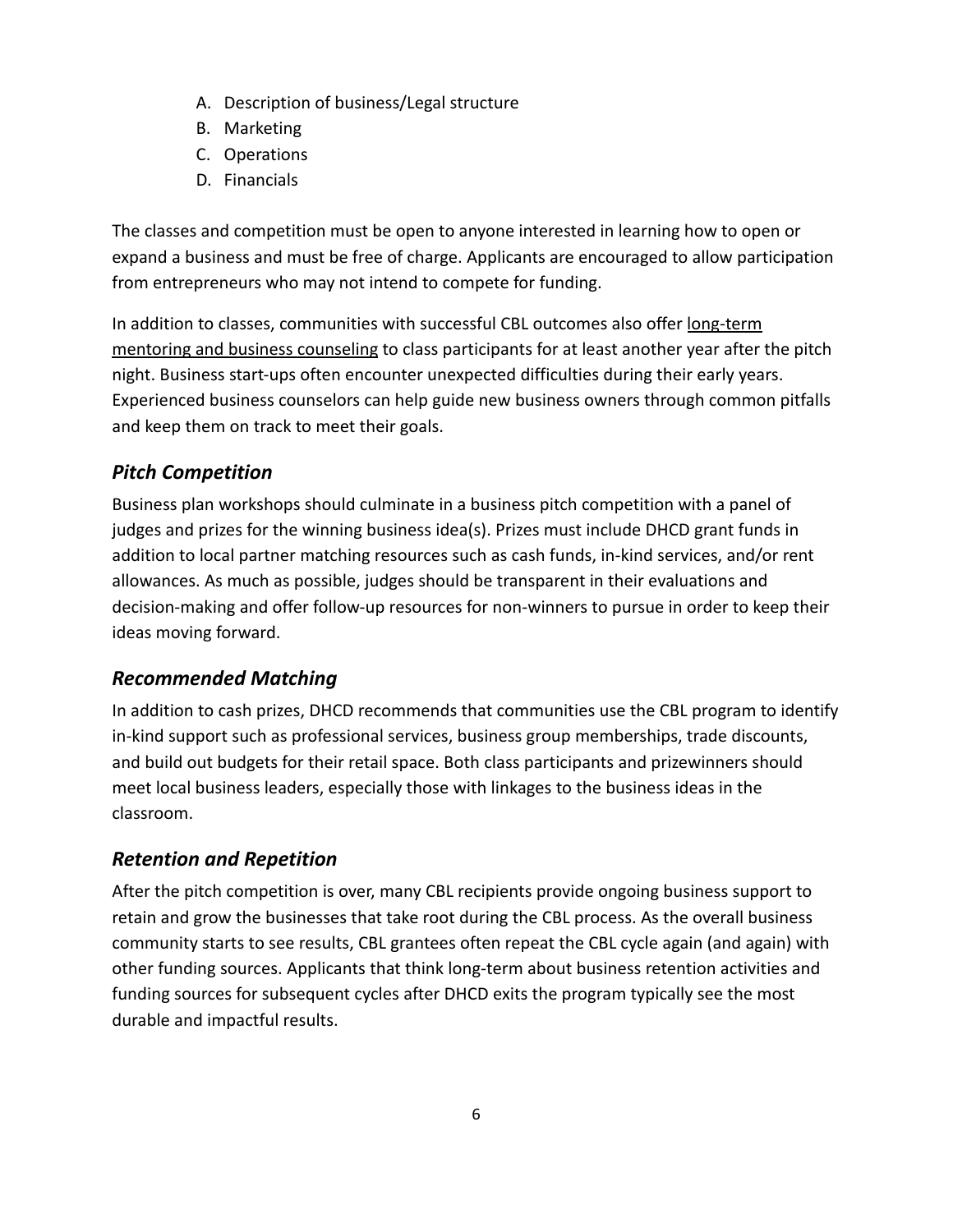## **Application Requirements**

All grant proposals and supporting documentation must be submitted in CAMS by 11:59 PM on April 28, 2022. Proposals not submitted accordingly will be disqualified. **DHCD invites and encourages applicants to discuss their concepts with DHCD prior to submitting the application in CAMS.** If you have any questions please contact Jessica Hartness at 804-371-7171 or [jessica.hartness@dhcd.virginia.gov.](mailto:jessica.hartness@dhcd.virginia.gov)

Applicants must submit completed responses to all appropriate questions and include all required attachments. The following attachments are required at the time of submission:

- A. Map of the designated area with available properties and vacant storefronts identified
- B. Property description sheet for each property and a vacant storefront on map
- **C.** Proof of Match/Budget
- **D.** Project Timeline
- **E.** Marketing Plan for Competition
- **F.** Draft Class Curriculum
- **G.** Letters of Support

#### **Outcomes**

Expected outcomes for FY23 CBL communities are as follows:

- 1. Three (3) new or expanded businesses;
- 2. Five (5) full-time equivalent jobs. Full-time equivalent is defined as forty (40) hours a week.

These outcomes will be achieved by successfully completing the business plan competition, assisting entrepreneurs with their creations/expansions, and continued support after the competition through the first three years of their existence.

#### **Funds access**

A contract between DHCD and the applicant/grantee outlining deliverables, conditions, fund disbursement, and termination must be executed before any funds are disbursed. Funds may only be used for expenses incurred after the signing of the contract. CBL Funds will be dispersed upon execution of the contract. Grantees will submit documentation of expenses to DHCD within CAMS via monthly reports through the end of the contract term.

#### **Audit Requirements**

DHCD has instituted an agency-wide audit policy. All grantees that receive funding during a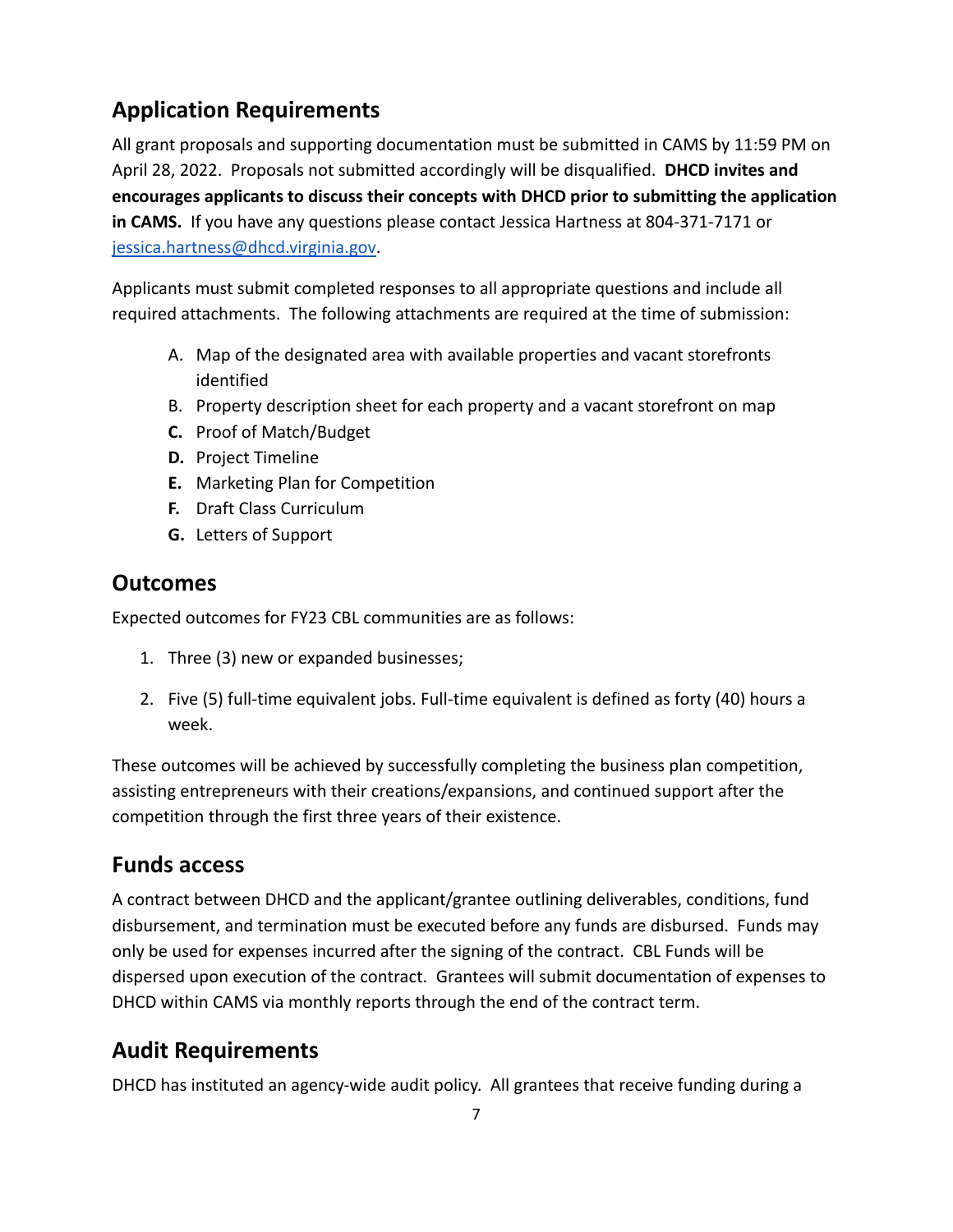specific program year are required to submit one of the following financial documents:

Financial Statement\*\*, Reviewed Financial Statement prepared by an independent Certified Public Accountant (CPA), Audited Financial Statement prepared by an independent CPA or an audit required by the Code of Federal Regulations (CFR), (2 CFR 200 Subpart F), audited by an independent CPA. Please see the table below to determine which document your organization is required to submit.

The threshold requirements outlined below are the *minimal* standards required by DHCD. We strongly encourage all organizations receiving funds from DHCD to undertake the highest level of financial management review to ensure practices and procedures are fully examined and evaluated.

| <b>Threshold Requirement</b>                   | <b>Document</b>                                                        |
|------------------------------------------------|------------------------------------------------------------------------|
| Total annual expenditures <\$100,000           | Financial Statement(s) prepared by organization**                      |
| (Regardless of source)                         |                                                                        |
| Total annual expenditure between \$100,001 and | Reviewed Financial Statement(s) prepared by an                         |
| \$300,000                                      | Independent Certified Public Accountant (CPA)                          |
| (Regardless of source)                         |                                                                        |
| Total annual expenditures > \$300,000          | Financial Statement(s) that have been audited by an<br>Independent CPA |
| (Regardless of source)                         |                                                                        |
| Federal expenditures $\geq$ \$750,000          | 2 CFR 200 Subpart F Audit - Audited by an Independent CPA              |
|                                                |                                                                        |

\*\*Does not require preparation by a CPA

Entities shall file the required financial document in the Centralized Application and Management System (CAMS) within nine (9) months after the end of their fiscal year or 30 (thirty) days after it has been accepted (Reviewed Financial Statement, Audited Financial Statement, and Single Audit only) -whichever comes first.

The full DHCD Audit Policy, including an explanation of the specific document requirements, can be found online at: [http://www.dhcd.virginia.gov/images/DHCD/DHCD\\_Audit\\_Policy.pdf.](http://www.dhcd.virginia.gov/images/DHCD/DHCD_Audit_Policy.pdf)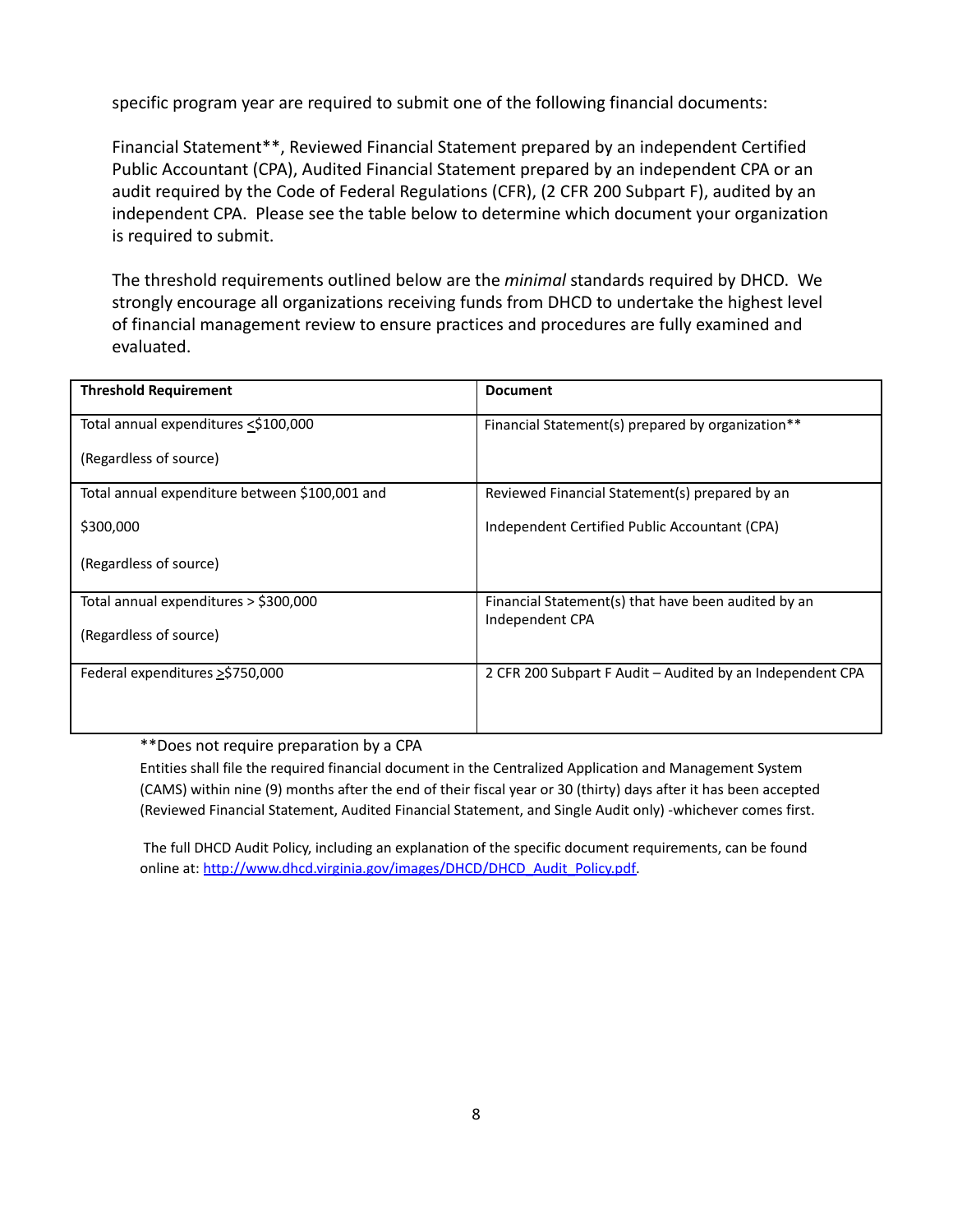### **Appendix A: Property Description Sheet**

Please fill out one sheet for each vacant storefront included on the project map.

| <b>Address</b>                                                                                                                      |  |
|-------------------------------------------------------------------------------------------------------------------------------------|--|
| Owner                                                                                                                               |  |
| Has the owner been<br>contacted about CBL?                                                                                          |  |
| Is owner hoping to sell or<br>rent? If sell, is there an<br>asking price? If rent, what<br>is the asking rent and<br>expected term? |  |
| Is the space move-in<br>ready?                                                                                                      |  |
| If no, what needs to<br>happen in order for the<br>space to be ready for<br>occupancy?                                              |  |
| Is the owner willing to<br>make improvements or<br>provide TIA for the tenant<br>to make improvements?                              |  |
| <b>Square Footage of Space</b>                                                                                                      |  |
| Preferred/acceptable uses<br>(retail, restaurant, studio,<br>$etc.$ )                                                               |  |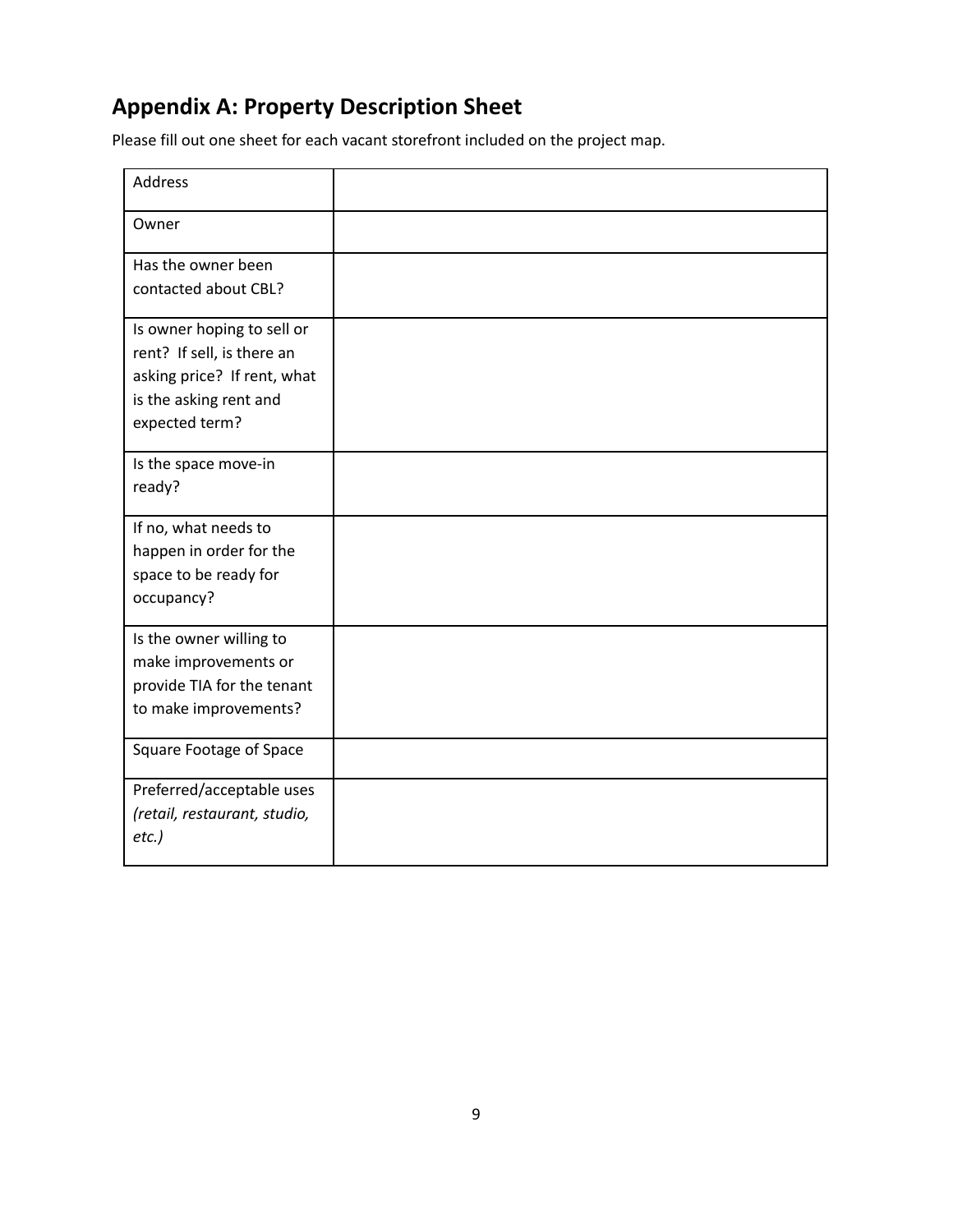# **Appendix B: Market Characteristic Worksheet**

| Is there a current market    |  |
|------------------------------|--|
| analysis of market and       |  |
| customer characteristics     |  |
| for businesses in this       |  |
| district?                    |  |
| Which three customer         |  |
| groups are most important    |  |
| for the economic vitality of |  |
| your district? Examples:     |  |
| local residents, students,   |  |
| employees, visitors to       |  |
| other local attractions,     |  |
| visitors passing through to  |  |
| other places, etc.           |  |
|                              |  |
| Business types being         |  |
| targeted for Customer        |  |
| Group #1                     |  |
| Business types being         |  |
| targeted for Customer        |  |
| Group #2                     |  |
|                              |  |
| Business types being         |  |
| targeted for Customer        |  |
| Group #3                     |  |
|                              |  |
| Which business types are     |  |
| being specifically targeted  |  |
| for filling vacancies?       |  |
|                              |  |